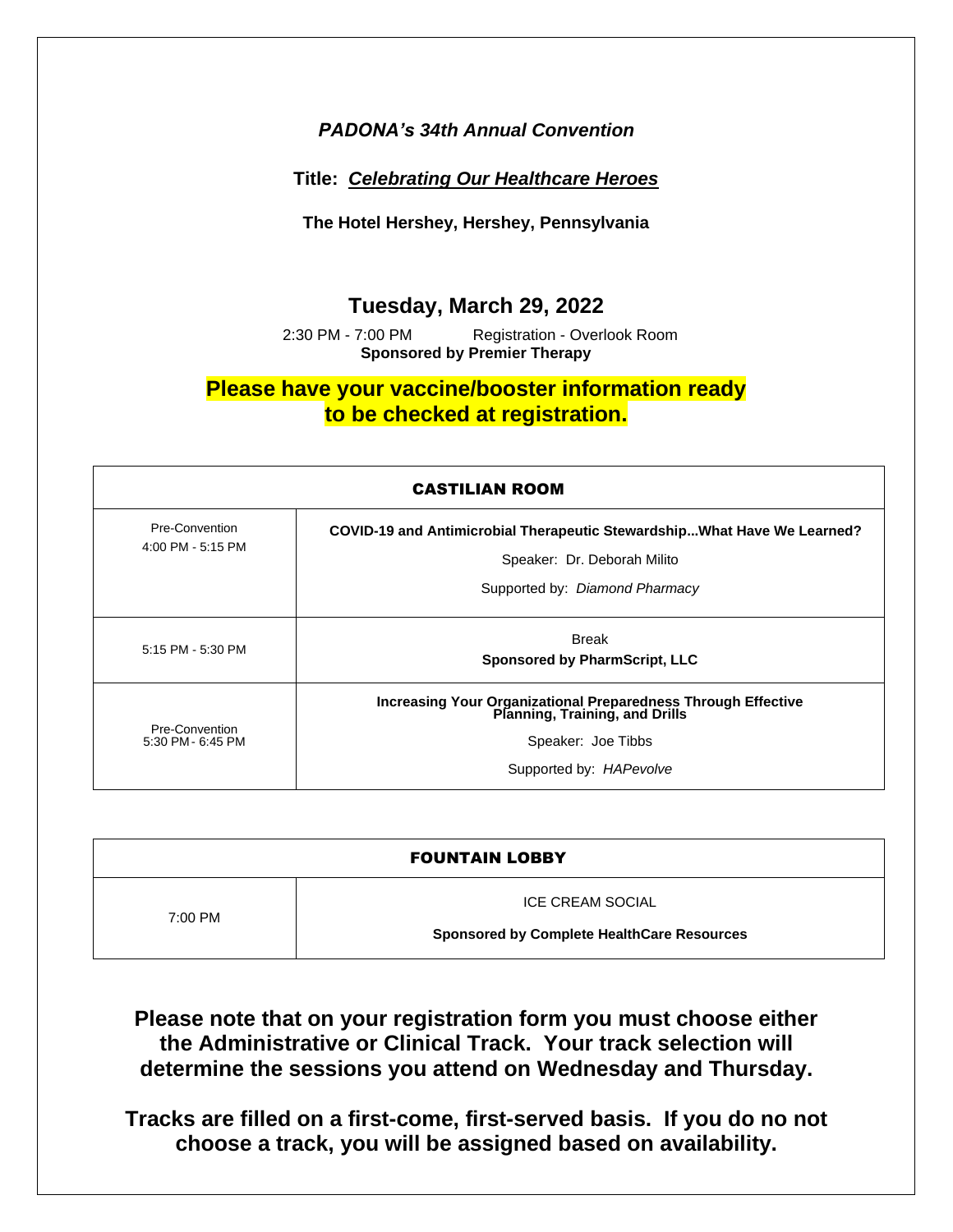## *PADONA's 34th Annual Convention* **Title:** *Celebrating Our Healthcare Heroes*

**The Hotel Hershey, Hershey, Pennsylvania**

# **Wednesday, March 30, 2022**

7:00 AM - 9:00 AM Continental Breakfast in Fountain Lobby

7:30 AM -10:00 AM Registration - Overlook Room

| <b>ADMINISTRATIVE - GARDEN TERRACE EAST</b> |                                                                                                                                                                                                                 | <b>CLINICAL - CASTILIAN ROOM</b> |                                                                                                                                                                   |
|---------------------------------------------|-----------------------------------------------------------------------------------------------------------------------------------------------------------------------------------------------------------------|----------------------------------|-------------------------------------------------------------------------------------------------------------------------------------------------------------------|
| 8:30 AM - 8:45 AM                           | <b>Welcome and Conference Updates</b><br><b>Candace McMullen</b>                                                                                                                                                | 8:15 AM - 8:30 AM                | <b>Welcome and Conference Updates</b><br><b>Sophie Campbell</b>                                                                                                   |
|                                             | It's Been a Year: Regulatory and<br><b>Employment Law Update</b>                                                                                                                                                | 8:30 AM - 10:00 AM               | Who Decides: The Ethical Limits of<br><b>Individual Choice</b>                                                                                                    |
| 8:45 AM - 10:15 AM                          | Speakers: David Marshall and<br>Andy Dollman                                                                                                                                                                    |                                  | Speaker: Michael Gillette                                                                                                                                         |
|                                             | Supported by: Latsha Davis &<br>Marshall, P.C.                                                                                                                                                                  |                                  | Supported by: PELICAN Risk<br>Retention Group                                                                                                                     |
| 10:15 AM - 10:45 AM                         | <b>Break and Visit Exhibitors</b><br>Sponsored by:<br><b>Contract Pharmacy Services</b>                                                                                                                         | 10:00 AM - 10:30 AM              | <b>Break and Visit Exhibitors</b><br>Sponsored by:<br><b>Contract Pharmacy Services</b>                                                                           |
|                                             | Who Decides: The Ethical Limits of<br><b>Individual Choice</b>                                                                                                                                                  |                                  | It's Been a Year: Regulatory and<br><b>Employment Law Update</b>                                                                                                  |
| 10:45 AM - 12:15 PM                         | Speaker: Michael Gillette                                                                                                                                                                                       | 10:30 AM - 12:00 N               | Speakers: David Marshall and<br>Andy Dollman                                                                                                                      |
|                                             | Supported by: PELICAN Risk<br>Retention Group                                                                                                                                                                   |                                  | Supported by: Latsha Davis &<br>Marshall, P.C.                                                                                                                    |
| 12:15 PM - 1:30 PM                          | Lunch                                                                                                                                                                                                           | 12:00 N - 1:15 PM                | Lunch                                                                                                                                                             |
|                                             | <b>ADMINISTRATIVE - GARDEN TERRACE EAST</b>                                                                                                                                                                     | <b>CLINICAL - CASTILIAN ROOM</b> |                                                                                                                                                                   |
| 1:30 PM - 2:45 PM                           | <b>Managing the Complexities of</b><br>Provider Partnerships with a Focus<br>on Value and Outcomes<br>Speaker: Heather Meadows<br>and Julie Bellucci<br>Supported by: Premier Therapy                           | 1:15 PM - 2:30 PM                | <b>Compassion Wellness: Are You Burning</b><br>with Passion or Burning Out?<br>Speaker: Patti Anewalt<br>Supported by: Hospice & Community Care                   |
| 2:45 PM - 3:15 PM                           | <b>Break and Visit Exhibitors</b><br>Sponsored by:<br><b>Friendship Pharmacy</b>                                                                                                                                | 2:30 PM - 3:00 PM                | <b>Break and Visit Exhibitors</b><br>Sponsored by:<br><b>Friendship Pharmacy</b>                                                                                  |
| 3:15 PM - 4:30 PM                           | A New Era of Annual Surveys<br><b>Related to Infection Control</b><br>Speaker: Patty Klinefelter<br>Supported by: L.W. Consulting                                                                               | 3:00 PM - 4:15 PM                | <b>PDPM Accuracy and Documentation to</b><br><b>Support Your Medicare Part A Claims</b><br>Speaker: Barbara Patterson-Paul<br>Supported by: Select Rehabilitation |
| 6:30 PM                                     | CELEBRATION OF OUR HEALTHCARE HEROES PARTY, LOCATION: GARDEN TERRACE BALLROOM<br>Live Band: Chris Woodward and Shindiggin' Sponsored by Affinity Health Services<br>Wine Sponsored by Synchrony Health Services |                                  |                                                                                                                                                                   |
|                                             |                                                                                                                                                                                                                 |                                  |                                                                                                                                                                   |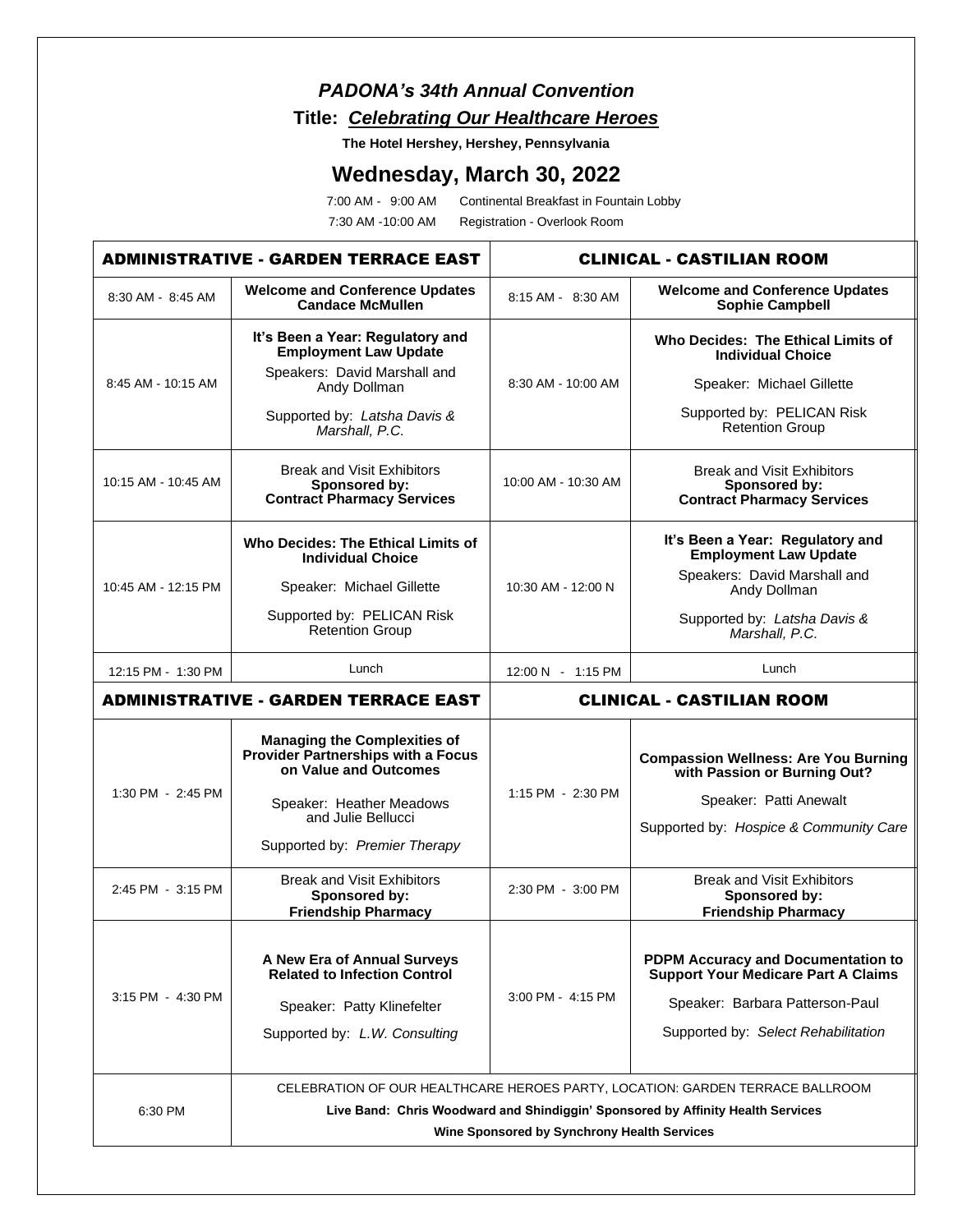### *PADONA's 34th Annual Convention*

**Title:** *Celebrating Our Healthcare Heroes* 

**The Hotel Hershey, Hershey, Pennsylvania**

# **Thursday, March 31, 2022**

| 7:00 AM -          | $9:00$ AM |
|--------------------|-----------|
| 8:00 AM - 10:00 AM |           |

Breakfast - The Circular Registration - Overlook Room

| <b>ADMINISTRATIVE - GARDEN TERRACE EAST</b> |                                                                                            | <b>CLINICAL - CASTILIAN ROOM</b> |                                                                                        |
|---------------------------------------------|--------------------------------------------------------------------------------------------|----------------------------------|----------------------------------------------------------------------------------------|
| 8:30 AM - 8:45 AM                           | <b>Welcome and Conference Updates</b><br>Sophie Campbell                                   | 8:15 AM - 8:30 AM                | <b>Welcome and Conference Updates</b><br>Candace McMullen                              |
|                                             | <b>Engaging Family Members: Powerful</b><br>Tools to Connect, Inform, and Defuse!          |                                  | A Deep Dive into the Most Frequently<br><b>Cited Clinical Areas</b>                    |
| 8:45 AM - 10:15 AM                          | Speaker: Edward Leigh                                                                      | 8:30 AM - 10:00 AM               | Speakers: Candace McMullen and<br>Sophie Campbell                                      |
|                                             |                                                                                            |                                  | Supported by: Affinity Health Services<br>and Baker Tilly US, LLP                      |
| 10:15 AM - 10:45 AM                         | <b>Break and Visit Exhibitors</b><br>Sponsored by:<br><b>Diamond Pharmacy Services</b>     | 10:00 AM - 10:30 AM              | <b>Break and Visit Exhibitors</b><br>Sponsored by:<br><b>Diamond Pharmacy Services</b> |
|                                             | A Deep Dive into the Most Frequently<br><b>Cited Clinical Areas</b>                        |                                  | <b>Engaging Family Members: Powerful</b><br>Tools to Connect, Inform, and Defuse!      |
| 10:45 AM - 12:15 PM                         | Speakers: Candace McMullen and<br>Sophie Campbell                                          | 10:30 AM - 12:00 PM              | Speaker: Edward Leigh                                                                  |
|                                             | Supported by: Affinity Health Services<br>and Baker Tilly US, LLP                          |                                  |                                                                                        |
| 12:15 PM - 1:30 PM                          | Lunch                                                                                      | 12:00 PM - 1:15 PM               | Lunch                                                                                  |
| <b>ADMINISTRATIVE - GARDEN TERRACE EAST</b> |                                                                                            | <b>CLINICAL - CASTILIAN ROOM</b> |                                                                                        |
|                                             | <b>Professional Liability of Healthcare</b><br>Providers After COVID-19                    |                                  | Love, Loyalty, and the Language of<br>Leaders in the Time of COVID!                    |
| 1:30 PM - 2:45 PM                           | Speakers: John Bass and Allison Erndl                                                      | 1:15 PM - 2:30 PM                | Speaker: Christopher Ridenhour                                                         |
|                                             | Supported by: Burns White                                                                  |                                  | Supported by: Inspired2Results!                                                        |
| 2:45 PM - 3:15 PM                           | <b>Break and Visit Exhibitors</b>                                                          | 2:30 PM - 3:00 PM                | <b>Break and Visit Exhibitors</b>                                                      |
|                                             | Living the Website Life - Not Your<br><b>Parents' Diversity Training</b>                   |                                  | <b>Alternative Therapies for Geriatric Pain</b><br><b>Management</b>                   |
| 3:15 PM - 4:30 PM                           | Speaker: Christopher Ridenhour                                                             | 3:00 PM - 4:15 PM                | Speaker: Dave Lishinsky                                                                |
|                                             | Supported by: Inspired2Results!                                                            |                                  | Supported by<br>AdvantageCare Rehabilitation                                           |
| 4:30 PM                                     | AWARDING OF SCHOLARSHIP GIFT BASKET PRIZES                                                 |                                  |                                                                                        |
| 5:30 PM - 6:30 PM                           | <b>VENDOR RECEPTION IN FOUNTAIN LOBBY</b>                                                  |                                  |                                                                                        |
|                                             | <b>Food Station Sponsored by PointClickCare</b>                                            |                                  |                                                                                        |
|                                             | Martini Bar Sponsored by Brockie Pharmatech<br>Wine Sponsored by Synchrony Health Services |                                  |                                                                                        |
|                                             | THURSDAY NIGHT DANCE PARTY                                                                 |                                  |                                                                                        |
| 8:30 PM                                     | Sponsored by Columbia Ancillary Services, Inc and                                          |                                  |                                                                                        |
|                                             | <b>McKesson Medical-Surgical</b>                                                           |                                  |                                                                                        |